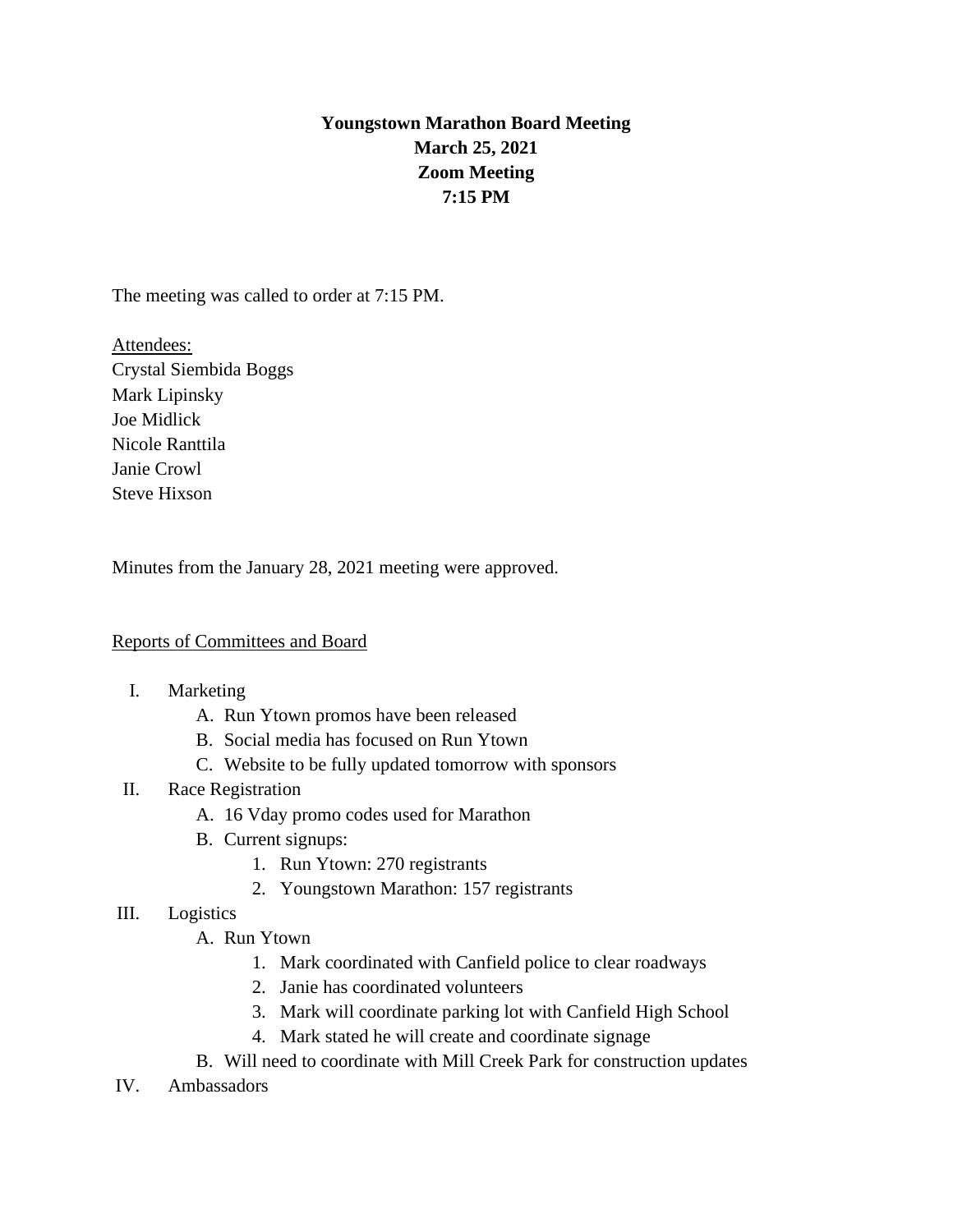- A. Ambassador codes being used
- V. Pacers
	- A. One pacer has dropped out and Crystal will seek replacement
- VI. Expo
	- A. Discussion of in person expo was held and board voted to hold the expo
	- B. Will have runners choose a packet pickup window
	- C. Nicole can assist Crystal will coordination if Crystal cannot be there due to track district championships
	- D. Crystal will reach out to YMCA Boardman to resume planning with them
- VII. Sponsors
	- A. HomeLite: sent check for 2021 sponsorship
	- B. Penguin City: new beer tent sponsor; selling beer at cost, giving \$500 check for sponsorship, including beer coozie, want to set up a bar relay race for 5K, will put coupons into swag bags
	- C. FastTrac is interested in sponsorship
	- D. IV Hydration wants to sponsor and be at expo
	- E. NovaCare has agreed to be sponsor for expo
	- F. \$1000 sponsors will get free table at expo
- X. Beneficiaries
	- A. Can begin to post application form to be considered
	- B. Crystal will create application to place on website

### Financial Report

- I. Bill List was Reviewed
	- A. No bills at this meeting
- II. Approval for Expenditures
	- A. Donations for 2020 charities clarified

### New Business

- I. Statutory agent: Mark completed paperwork to indicate he has all legal authority to make decisions for the organization
- II. All board members except Janie Crowl as Treasurer need to be renominated
	- A. Crystal Siembida Boggs made motion to nominate positions and Nicole Ranttila seconded
	- B. Joe Midlick nominated Nicole Ranttila, for Secretary Mark Lipinsky seconded